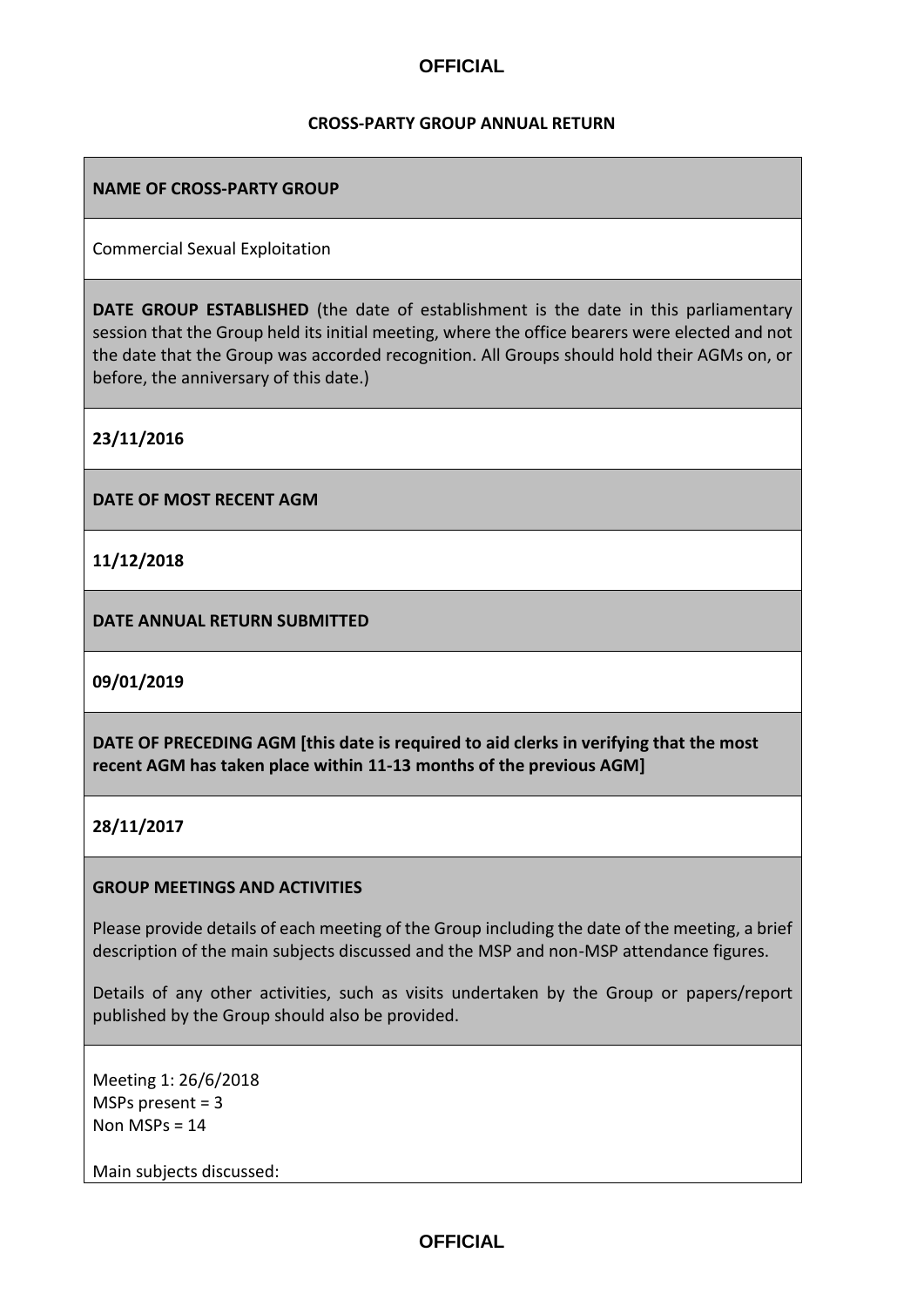Aim of meeting: to consider ways in which we can raise awareness of CSE to the general public and promote legislation for the Nordic Model/Sex Buyer law. To include:

- 1. Updating the group on the outcome of the scoping exercise on CSE commissioned by the Glasgow Violence Against Women Partnership presented by GVAW coordinator Kirsti Hay.
- 2. Update by the Women's Support Project on the changes regarding CSE within the Scottish Government's Equally Safe strategy delivery plan.

Meeting 2: 25/9/18

MSPs present = 2

Non MSPs = 17

Main subjects discussed:

- 1. Input on the Human Trafficking Strategy by the Scottish Government Human trafficking team: Peter Hope-Jones updated the group on the HT strategy and future plans.
- 2. Input from the Scottish Government VAW Equalities unit : Trevor Owe updated the group on the first meeting of the Multi Agency Group an Commercial sexual exploitation.
- 3. The 3<sup>rd</sup> input: Linda Thompson presented to the group the Encompass network paper "Preventing and eradicate prostitution: a proposed approach for Scotland".

Meeting 3 AGM: 11/12/18

MSPs present = 4

Non MSPs = 7

Main subjects discussed:

- 1. Election of office bearers.
- 2. Topics for discussion for coming year.

#### **MSP MEMBERS OF THE GROUP**

Please provide names and party designation of all MSP members of the Group.

| <b>Ruth Maguire</b> | <b>MSP SNP</b> |  |
|---------------------|----------------|--|
|                     |                |  |
| Rhoda Grant         | MSP Labour     |  |
|                     |                |  |

## **OFFICIAL**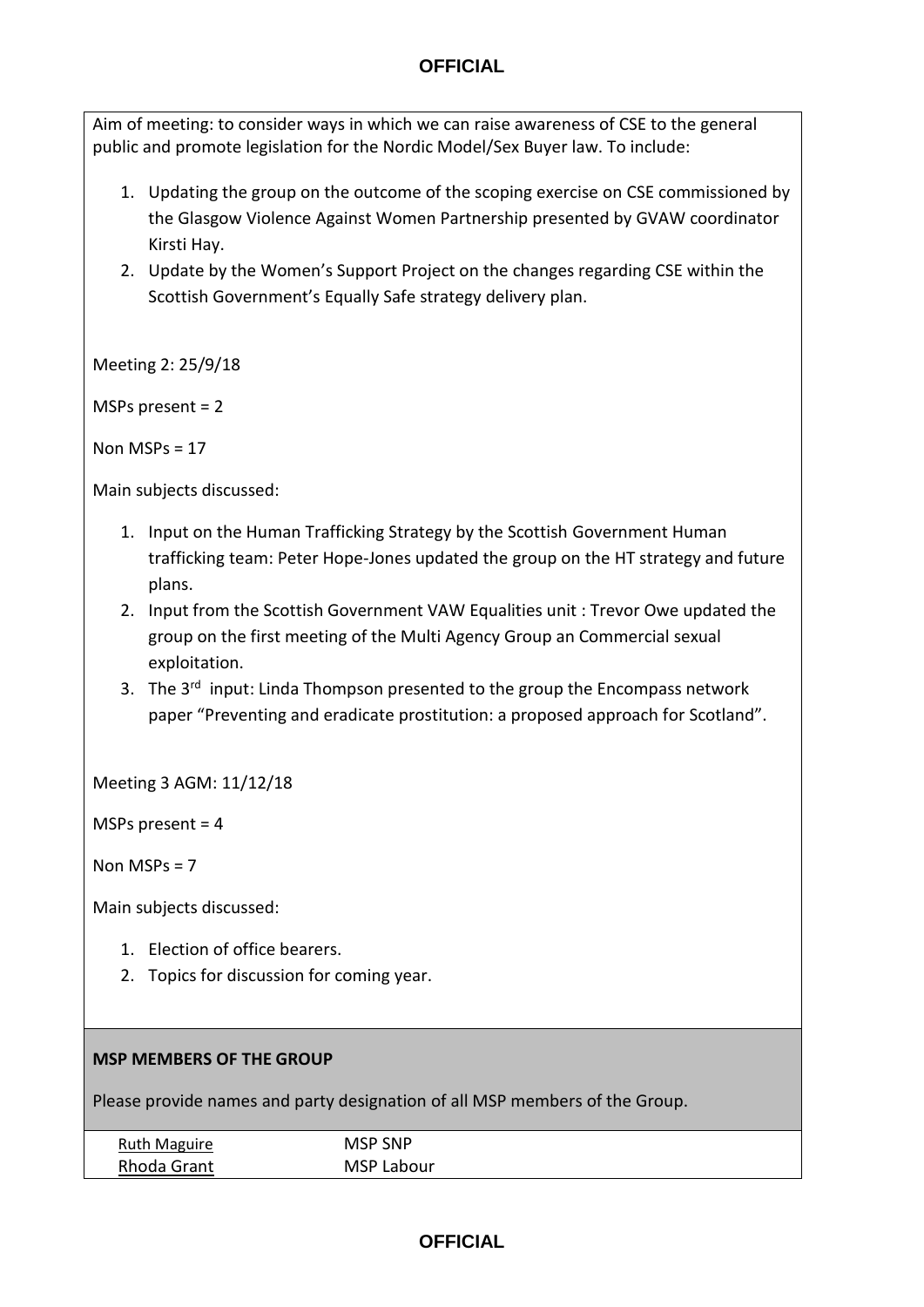| Annie Wells    | <b>MSP Conservative</b> |
|----------------|-------------------------|
| Joan McAlpine  | <b>MSP SNP</b>          |
| Johann Lamont  | MSP Labour              |
| John Mason     | <b>MSP SNP</b>          |
| Jeremy Balfour | <b>MSP Conservative</b> |

### **NON-MSP MEMBERS OF THE GROUP**

For organisational members please provide only the name of the organisation, it is not necessary to provide the name(s) of individuals who may represent the organisation at meetings of the Group.

|               | Chris Hall                           |
|---------------|--------------------------------------|
| Individuals   | Ann Hall                             |
|               | Catriona Laird                       |
|               | Ann Hayne                            |
|               | Gunilla Ekberg                       |
|               | <b>Heather Russell</b>               |
|               | Trish Godman                         |
|               | <b>Steve Rawbone</b>                 |
|               | Marlyn Glen                          |
|               | Hannah Sanderson                     |
|               | Sally Trethewie                      |
|               | Susan Moffat                         |
|               | <b>Billie Wealleans</b>              |
|               | Routes Out - secretariat             |
| Organisations | <b>ACTS</b>                          |
|               | Scottish Women's Convention          |
|               | <b>LGBT Youth Scotland</b>           |
|               | The Salvation Army                   |
|               | Graduate Women Scotland              |
|               | <b>FiLiA</b>                         |
|               | <b>Women's Equality Party</b>        |
|               | The Free To Live Trust               |
|               | <b>Scotland North Soroptimists</b>   |
|               | Nordic Model Now                     |
|               | Scottish Women's Aid                 |
|               | <b>Scottish Women's Convention</b>   |
|               | European Network of Migrant Women    |
|               | <b>International Justice Mission</b> |
|               | <b>Community Safety Glasgow</b>      |
|               | The TARA Service                     |
|               | Women's Support Project              |

# **OFFICIAL**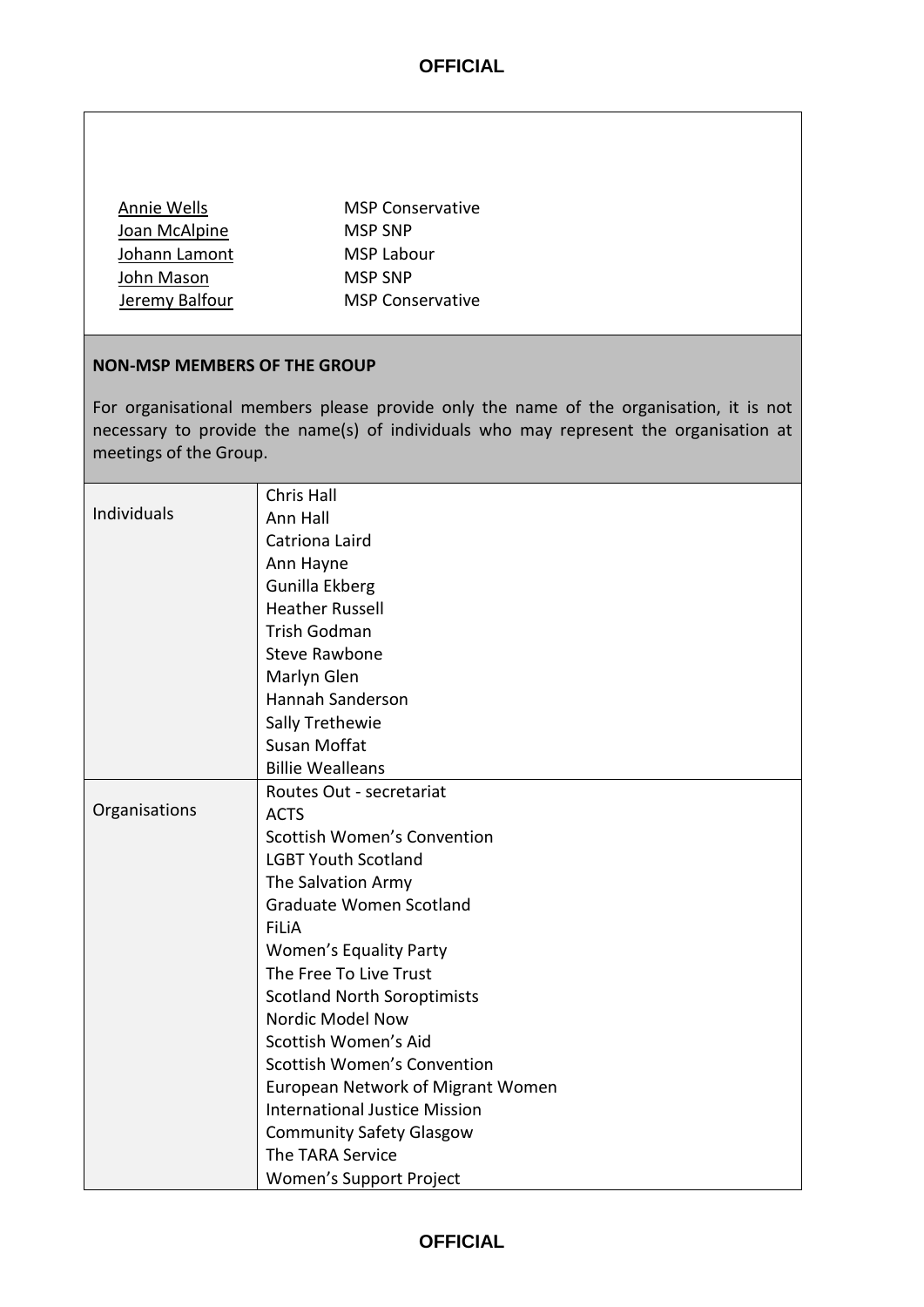| <b>Scottish Trade Union Congress</b> |
|--------------------------------------|
| Notbuyingit                          |
| Soroptimist international            |
| Cahira                               |
| Project Turnkey                      |
| Women for justice                    |
|                                      |
|                                      |

#### **GROUP OFFICE BEARERS**

Please provide names for all office bearers. The minimum requirement is that two of the office bearers are MSPs and one of these is Convener – beyond this it is a matter for the Group to decide upon the office bearers it wishes to have. It is permissible to have more than one individual elected to each office, for example, co-conveners or multiple deputy conveners.

| Convener               | Rhoda Grant and Ruth Maguire                         |
|------------------------|------------------------------------------------------|
| <b>Deputy Convener</b> | N/A                                                  |
| Secretary              | Frankie O'Rourke-Routes Out-Community Safety Glasgow |
| Treasurer              | N/A                                                  |

### **FINANCIAL BENEFITS OR OTHER BENEFITS RECEIVED BY THE GROUP**

Please provide details of any financial or material benefit(s) received from a single source in a calendar year which has a value, either singly or cumulatively, of more than £500. This includes donations, gifts, hospitality or visits and material assistance such as secretariat support.

Details of material support should include the name of the individual providing support, the value of this support over the year, an estimate of the time spent providing this support and the name of the organisation that this individual is employed by / affiliated to in providing this support.

Groups should provide details of the date on which the benefit was received, the value of the benefit and a brief description of the benefit.

| If the Group is not disclosing any financial information please tick the box to confirm that |   |  |
|----------------------------------------------------------------------------------------------|---|--|
| the Group has considered the support received, but concluded it totalled under the           |   |  |
| threshold for disclosure (£500).                                                             | X |  |
|                                                                                              |   |  |

Secretarial support provided by XXX below value of £500.

## **OFFICIAL**